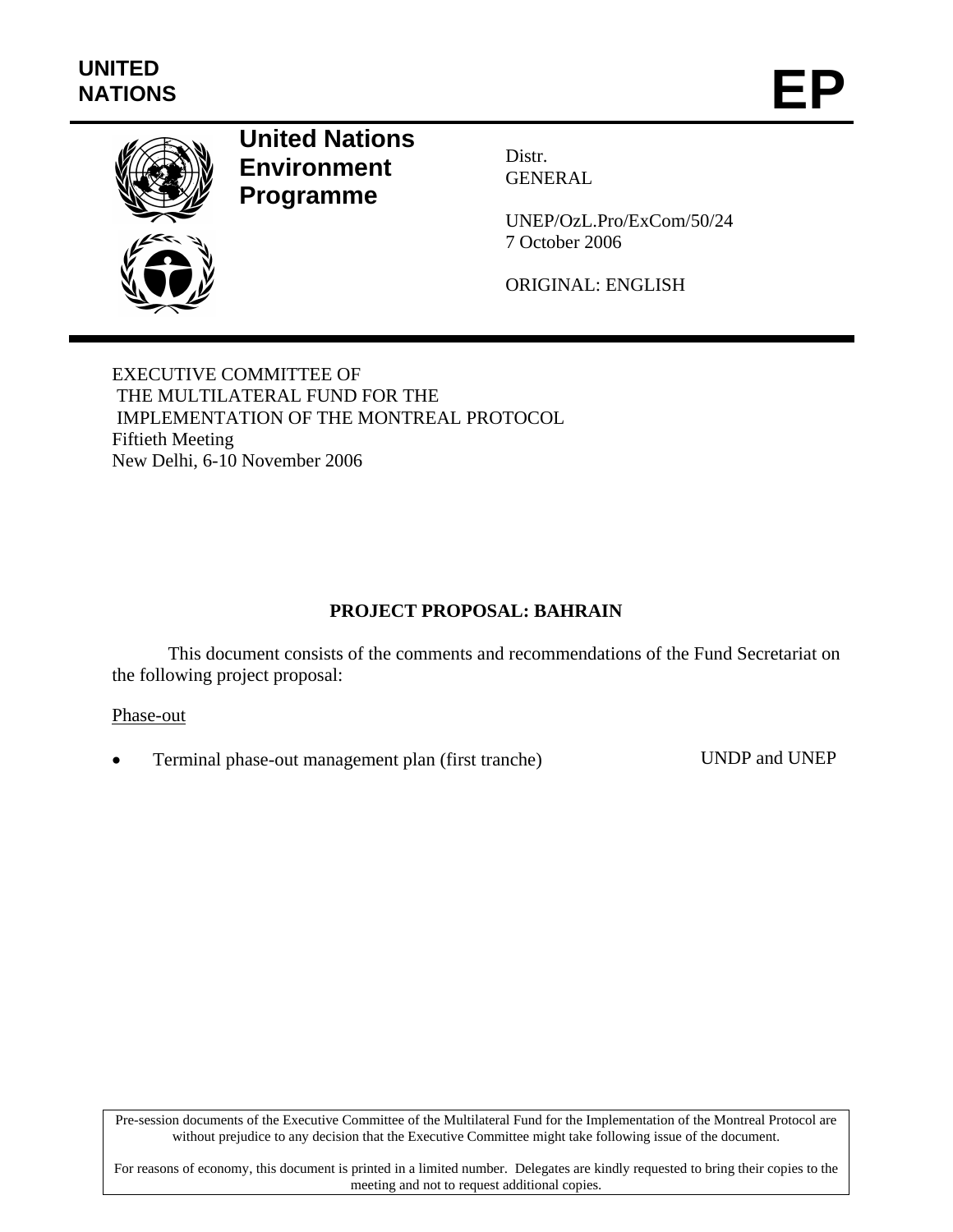#### **PROJECT EVALUATION SHEET – MULTI-YEAR PROJECTS BAHRAIN**

#### **PROJECT TITLE BILATERAL/IMPLEMENTING AGENCY**

| Terminal phase out management plan (first tranche) | UNDP and UNEP |
|----------------------------------------------------|---------------|
| <b>SUB-PROJECT TITLES</b>                          |               |
| (a) Policy update and enforcement                  | <b>UNEP</b>   |
| (b) Refrigeration training and certification       | <b>UNEP</b>   |
| (c) Recovery and recycling                         | <b>UNDP</b>   |
| (d) MAC R&R and retrofit campaign                  | UNDP, UNEP    |
| (e) Project implementation and monitoring          | UNDP, UNEP    |

| NATIONAL CO-ORDINATING AGENCY: | <b>General Directorate of Environment and Wildlife Protection</b> |
|--------------------------------|-------------------------------------------------------------------|
|                                | - National Ozone Unit                                             |

#### **LATEST REPORTED CONSUMPTION DATA FOR ODS ADDRESSED IN PROJECT A: ARTICLE-7 DATA (ODP TONNES, 2005**, **AS OF SEPTEMBER 2006)**

| -- | 50.702 |  |
|----|--------|--|
|    |        |  |

#### **B: COUNTRY PROGRAMME SECTORAL DATA (ODP TONNES, 2005**, **AS OF SEPTEMBER 2006)**

| <b>ODS</b> | Aerosol | Foam | Ref. Servicing | <b>ODS</b> | Solvents | Process agent | Fumigant |
|------------|---------|------|----------------|------------|----------|---------------|----------|
| $CFC-12$   |         |      | 58.23          |            |          |               |          |
| CFC-115    |         |      | 0.27<br>U.J    |            |          |               |          |

#### **CFC consumption remaining eligible for funding (ODP tonnes)**

**CURRENT YEAR BUSINESS PLAN:** Total funding US \$152,000: phase-out 16.0 ODP tonnes.

| PROJECT DATA                 |                                               | 2006    | 2007   | 2008    | 2009   | 2010     | <b>Total</b> |
|------------------------------|-----------------------------------------------|---------|--------|---------|--------|----------|--------------|
| <b>CFC</b>                   | <b>Montreal Protocol limits</b>               | 67.721  | 20.316 | 20.316  | 20.316 | 0        |              |
|                              | Annual consumption limit                      | 58.71   | 20.316 | 20.316  | 20.316 | $\Omega$ |              |
| (ODP                         | Annual phase-out from ongoing projects        |         |        |         |        |          |              |
| tonnes)                      | Annual phase-out newly addressed              |         |        |         |        |          |              |
|                              | Annual unfunded phase-out                     |         |        |         |        |          |              |
|                              | TOTAL ODS CONSUMPTION TO BE PHASED OUT        |         |        |         |        |          |              |
|                              | Total ODS consumption to be phased-in (HCFCs) |         |        |         |        |          |              |
|                              | Project cost as originally submitted (US \$)  |         |        |         |        |          |              |
|                              | Final project costs (US \$):                  |         |        |         |        |          |              |
| Funding for UNEP             |                                               | 210,000 |        | 120,000 |        |          | 330,000      |
| Funding for UNDP             |                                               | 272,500 |        | 40,000  |        |          | 312,500      |
| <b>Total project funding</b> |                                               | 482,500 |        | 160,000 |        |          | 642,500      |
|                              | Final support costs (US \$):                  |         |        |         |        |          |              |
|                              | Support cost for UNEP                         | 27,300  |        | 15,600  |        |          | 42,900       |
| Support cost for UNDP        |                                               | 20,437  |        | 3,000   |        |          | 23,437       |
| <b>Total support costs</b>   |                                               | 47,737  |        | 18,600  |        |          | 66,337       |
|                              | TOTAL COST TO MULTILATERAL FUND (US \$)       | 530,237 |        | 178,600 |        |          | 708,837      |
|                              | Final project cost effectiveness (US \$/kg)   |         |        |         |        |          |              |

FUNDING REQUEST: Approval of funding for the first tranche (2006) as indicated above.

#### **SECRETARIAT'S RECOMMENDATIONS** Blanket approval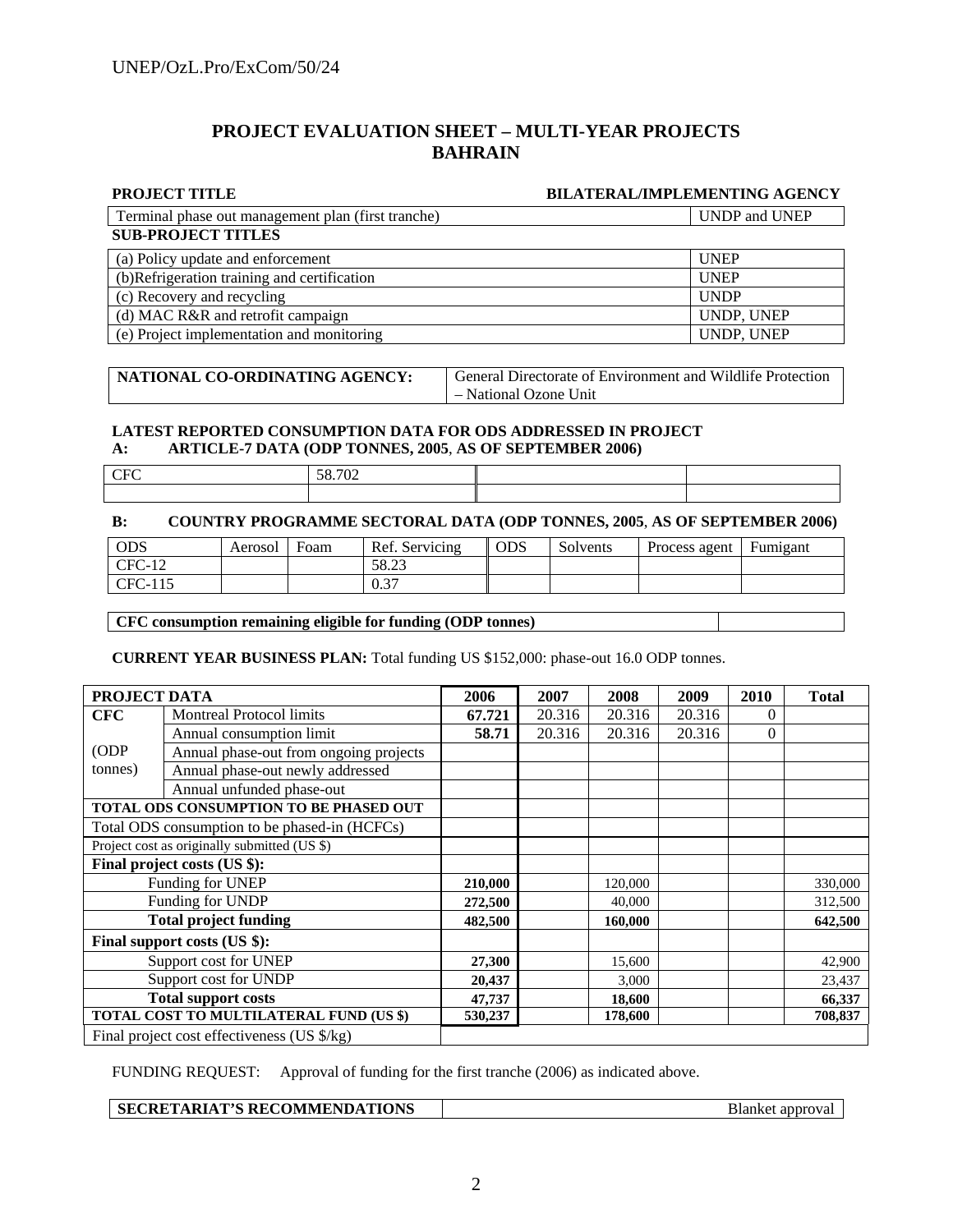## **PROJECT DESCRIPTION**

1. On behalf of the Government of Bahrain UNEP, as the lead implementing agency, has submitted a terminal phase-out management plan for CFCs (TPMP) for consideration by the Executive Committee at its 50th Meeting. The project will also be implemented with assistance from UNDP.

2. The total cost of the TPMP for Bahrain is US \$642,500 plus agency support costs of US \$28,437 for UNDP and US \$42,900 for UNEP. The project proposes the complete phase-out of CFCs by the end of 2009. The CFC baseline for compliance is 135.4 ODP tonnes.

## **Background**

3. The Executive Committee approved, at its 22nd Meeting, the RMP project for Bahrain and allocated US \$317,000 (excluding agency support costs) for its implementation. The RMP included training programmes for customs officers and refrigeration technicians (UNEP) and a recovery and recycling programme (UNDP).

#### **Refrigeration servicing sector**

4. In order to understand the current situation in relation to CFC use in Bahrain, a survey of 250 randomly selected refrigeration servicing companies was conducted. This number represents about half of the servicing companies in Bahrain. Current ODS consumption in the refrigeration sector in Bahrain is 58.71 ODP tonnes, mainly of CFC-12 used for servicing (35,000 domestic refrigerators, 20,800 commercial and industrial refrigeration systems, 100,000 MAC units and 50 CFC-based chillers). There are about 1,800 refrigeration servicing technicians in the country, about 70 per cent of which have received formal training. The current prices of refrigerants per kg are: US \$9.7 for CFC-12, and US \$11.3 for HFC-134a. CFC-12 is not always readily available.

5. Legal regulations were introduced by Ministerial order in 1999, including an ODS licensing system that has been operational in Bahrain since then. All ODS importers must register with the National Ozone Unit (NOU), which determines a total quota for all controlled substances (except HCFC) and divides the total quantity into individual quotas allocated to registered importers. New importers not registered yet may apply for a quota for the following year. Quotas are not transferable. Customs may not release an ODS shipment unless they have received written approval issued by the NOU. At present, nine importers benefit from quotas according to their respective share in imports.

#### **Results achieved so far**

6. Through implementation of the RMP, 42 technicians received training in good refrigeration servicing practices in May 2000, and became the trainers for training other technicians in the country. An additional 400 technicians have received training. The training modules have been incorporated into the regular curriculum of the Bahrain Technical Institute.

7. Twenty-three customs officers received training in monitoring of imports and exports of CFCs and CFC-based equipment, who in turn trained an additional 165 customs officers. Three refrigerant identifying kits have been provided to the customs office.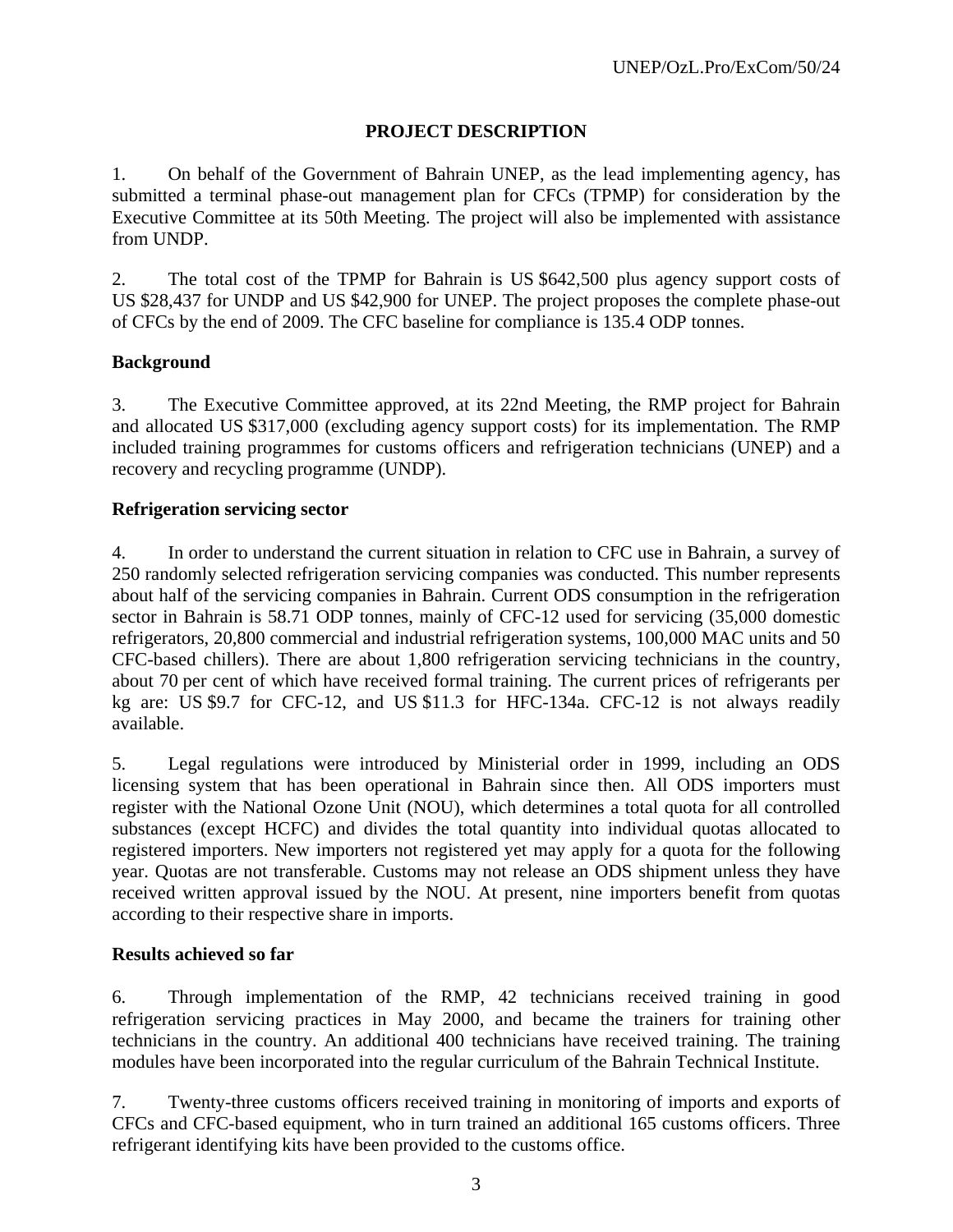8. The recovery and recycling programme was initiated in March 1998. Initially, limited use of recovery and recycling equipment was reported due to a relatively low price for CFC-12. The 2005 survey demonstrated that 3.4 tonnes of CFC-12 and 10.7 tonnes of HCFC-22 were recovered and reused in the period of twelve months. There is an increased demand in high capacity recovering units capable of recovering large amounts of CFC refrigerant to be used in servicing large industrial installations and chillers.

#### **Activities proposed in the terminal phase-out management plan**

- 9. The Bahrain TPMP includes the following sub-projects:
	- (a) Review and update of the current ODS legislation, to account for the requirements for ODS control as per the latest ODS Regulations for the Gulf Co-operative Council;
	- (b) Upgrading, testing and identification of capacities and training programme for 200 customs officers, including inspectors and senior officers, including the procurement of portable refrigerant identifier sets;
	- (c) Training and certification programme for refrigeration service technicians;
	- (d) Provision of recovery/recycling and servicing equipment and tools, including procurement of 75 servicing tool kits to meet the needs of small servicing workshops;
	- (e) MAC recovery and recycling and retrofit promotion campaign, to equip the large MAC workshops with CFC-12 recovery and recycling equipment along with the necessary training;
	- (f) A technical assistance project for chiller retrofit/replacement, to address the needs of chiller owners for information on chiller retrofit and replacement options; and
	- (g) Project implementation and monitoring of the effectiveness of the TPMP implementation.

10. The Government of Bahrain plans to completely phase out CFCs by 1 January 2010, in accordance with the provisions of the Montreal Protocol, and according to the reduction schedule reflected in the draft agreement contained in Annex I.

#### **SECRETARIAT'S COMMENTS AND RECOMMENDATIONS**

#### **COMMENTS**

11. The proposed budget envisages acquiring 75 portable refrigerant recovery machines for domestic, commercial and industrial servicing workshops, 15 recovery and recycling machines for MAC servicing shops and 15 recovery, recycling and charging units for the chiller servicing sector. Under the UNDP recovery and recycling component of the RMP approved for Bahrain, two recovery and recycling machines and 76 recovery units have been delivered to the country.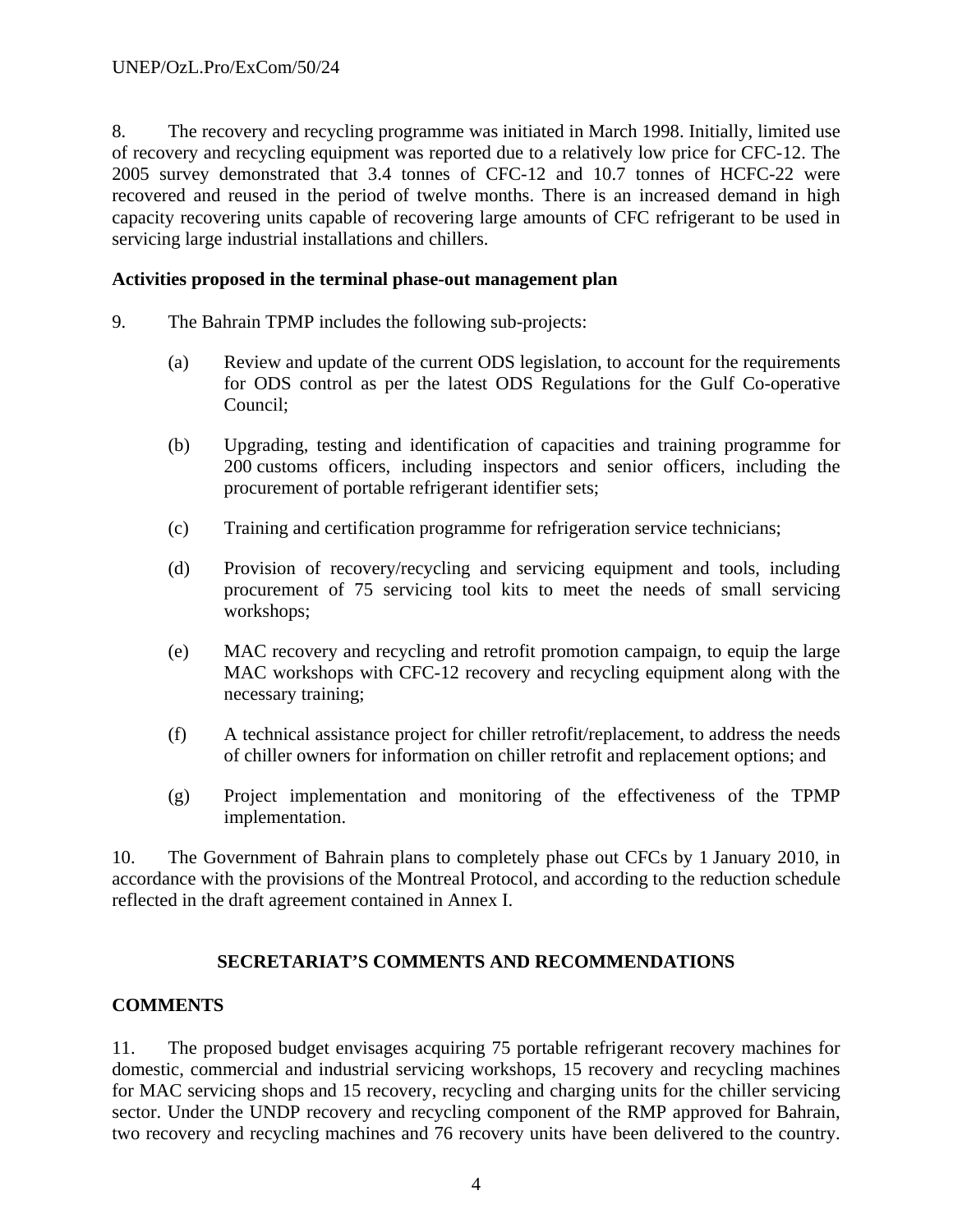Inconsistent information in the project completion report and the TPMP raise concern regarding the equipment's effectiveness and commercial viability. In this respect, the Secretariat referred to decisions 41/100 and 49/6 of the Executive Committee which provide guidance to Article 5 countries and implementing agencies in developing appropriate programmes in the refrigeration servicing sector. Clarifications were sought on measures to be taken to implement the Executive Committee's guidance to make recovery and recycling operations sustainable in Bahrain. UNEP provided the required clarifications and proposed measures to make recovery/recycling operations sustainable and effective.

12. The Secretariat raised the issue of the incremental nature of costs associated with the use of equipment capable of recovering/recycling multiple refrigerants (CFCs and non-CFCs). The requested budget has been adjusted accordingly.

13. The TPMP for Bahrain as originally submitted incorporated a technical assistance project for chiller retrofit/replacement. The Secretariat advised UNEP that the request for technical assistance associated with the replacement of chillers in Bahrain is not eligible. In its decision 47/26, the Executive Committee allocated US \$12 million for chiller demonstration projects in all the regions, including US \$200,000 to UNEP to disseminate experience gained in the chiller demonstration projects at the global level. In the same decision it was indicated that no further funding associated with the replacement of chillers would be approved. UNEP agreed to remove this component from the TPMP budget.

14. The total level of funding of the TPMP for Bahrain is US \$642,500, of which US \$565,000 is based on decision 45/54 on TPMPs for LVC countries (i.e., US \$565,000 for countries with CFC baselines above 120 ODP tonnes) and US \$77,500 is based on decision 31/48 on RMP updates (i.e., an additional 50 per cent of the RMP originally approved).

#### **RECOMMENDATIONS**

- 15. The Executive Committee may wish to:
	- (a) Approve, in principle, the terminal CFC phase-out management plan for Bahrain at the amount of US \$642,500 plus agency support costs of US \$23,437 for UNDP and US \$42,900 for UNEP;
	- (b) Approve the draft agreement between the Government of Bahrain and the Executive Committee for the implementation of the terminal CFC phase-out management plan as contained in Annex I to the present document;
	- (c) Urge UNDP and UNEP to take full account of the requirements of decisions 41/100 and 49/6 during the implementation of the terminal phase-out management plan; and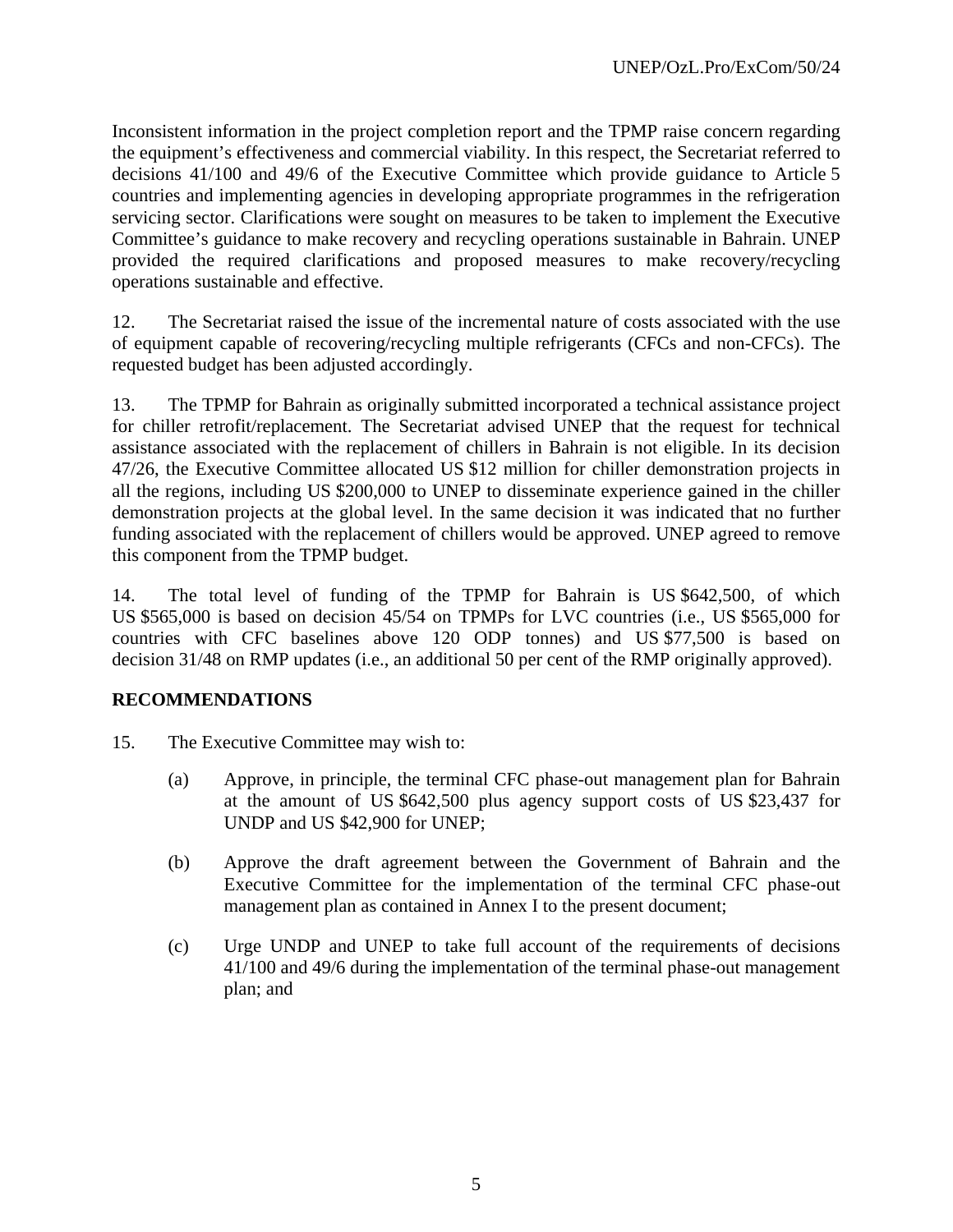(d) Approve the first tranche of the plan for the 2006-2007 annual implementation programme at the funding levels shown in the table below on the understanding that the report covering its implementation, to be submitted with the request for a second tranche, will include a detailed account of the institutional set-up, in particular the monitoring and reporting responsibilities.

|     | <b>Project Title</b>                               | <b>Project Funding</b><br>(US\$) | <b>Support Cost</b><br>(US\$) | Implementing<br>Agency |
|-----|----------------------------------------------------|----------------------------------|-------------------------------|------------------------|
| (a) | Terminal phase out management plan (first tranche) | 272,500                          | 20.437                        | <b>UNDP</b>            |
| (b) | Terminal phase out management plan (first tranche) | 210,000                          | 27,300                        | UNEP                   |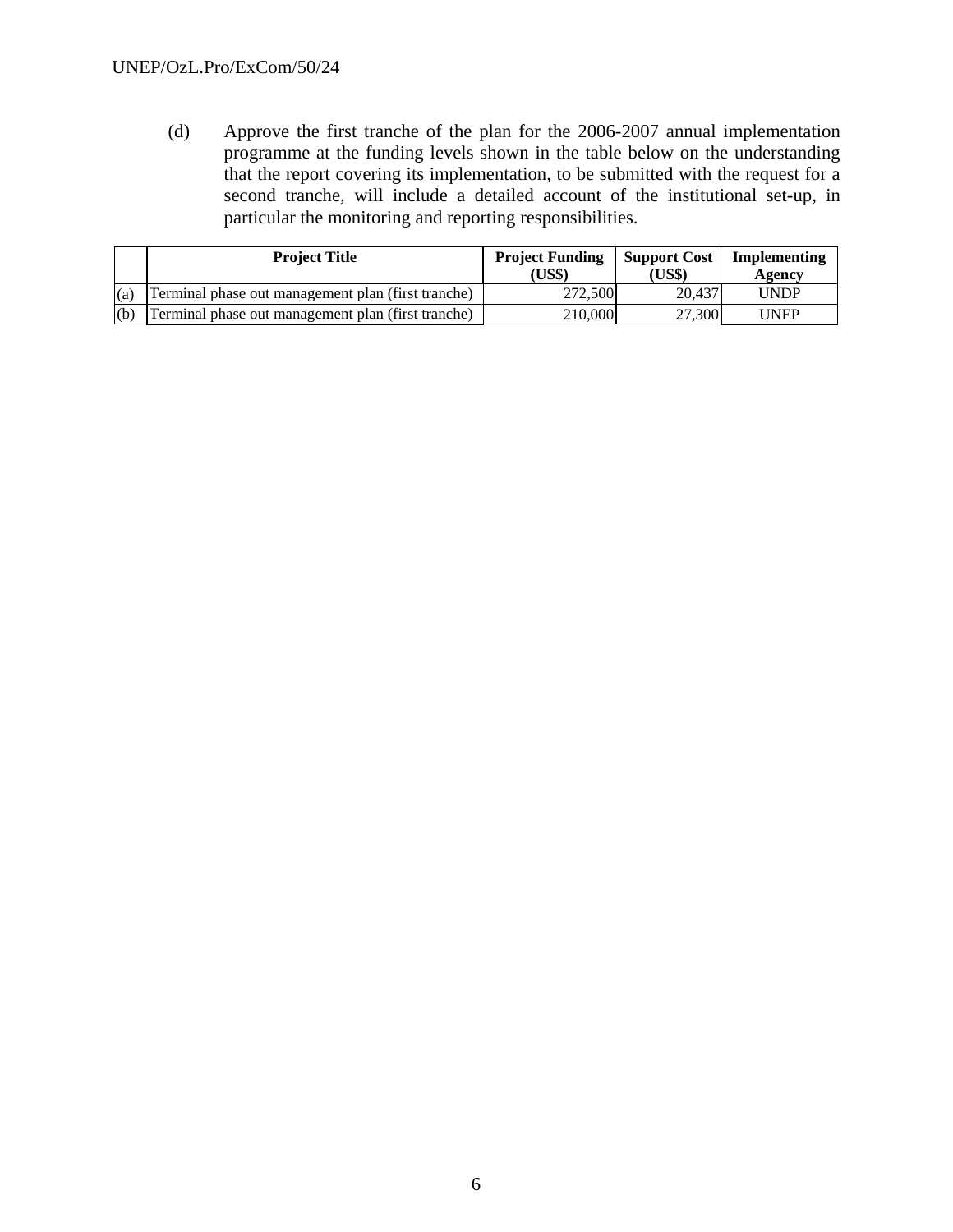#### **Annex I**

#### **DRAFT AGREEMENT BETWEEN BAHRAIN AND THE EXECUTIVE COMMITTEE OF THE MULTILATERAL FUND FOR THE TERMINAL PHASE-OUT MANAGEMENT PLAN**

1. This Agreement represents the understanding Bahrain (the "Country") and the Executive Committee with respect to the complete phase-out of controlled use of the ozone-depleting substances set out in Appendix 1-A (the "Substances") prior to 1 January 2010 in compliance with Protocol schedules.

2. The Country agrees to meet the annual consumption limits of the Substances in Annex A (Group I) of the Montreal Protocol as set out in row 2 of Appendix 2-A (the "Targets, and Funding") in this Agreement. The Country accepts that, by its acceptance of this Agreement and performance by the Executive Committee of its funding obligations described in paragraph 3, it is precluded from applying for or receiving further funding from the Multilateral Fund in respect to the Substances as described in the TPMP document.

3. Subject to compliance by the Country with its obligations set out in this Agreement, the Executive Committee agrees in principle to provide the funding set out in row 5 of Appendix 2-A (the "Funding") to the Country. The Executive Committee will, in principle, provide this funding at the Executive Committee meetings specified in Appendix 3-A (the "Funding Approval Schedule").

4. The Country will meet the consumption limits for each of the Substances as indicated in Appendix 2-A. It will also accept independent verification by the relevant Implementing Agency of achievement of these consumption limits as described in paragraph 9 of this Agreement.

5. The Executive Committee will not provide the Funding in accordance with the Funding Approval Schedule unless the Country satisfies the following conditions at least 30 days prior to the applicable Executive Committee meeting set out in the Funding Approval Schedule:

- (a) That the Country has met the Targets for the applicable year;
- (b) That the meeting of these Targets will be independently verified if requested by the Executive Committee consistent with paragraph (d) of decision 45/54;
- (c) That the Country has substantially completed all actions set out in the last annual implementation programme; and
- (d) That the Country has submitted and received endorsement from the Executive Committee for an annual implementation programme in the form of Appendix 4-A (the "Annual Implementation Programmes") in respect of the year for which funding is being requested.

6. The Country will ensure that it conducts accurate monitoring of its activities under this Agreement. The institutions set out in Appendix 5-A (the "Monitoring") will monitor and report on that monitoring in accordance with the roles and responsibilities set out in Appendix 5-A. This monitoring will also be subject to independent verification as described in paragraph 9.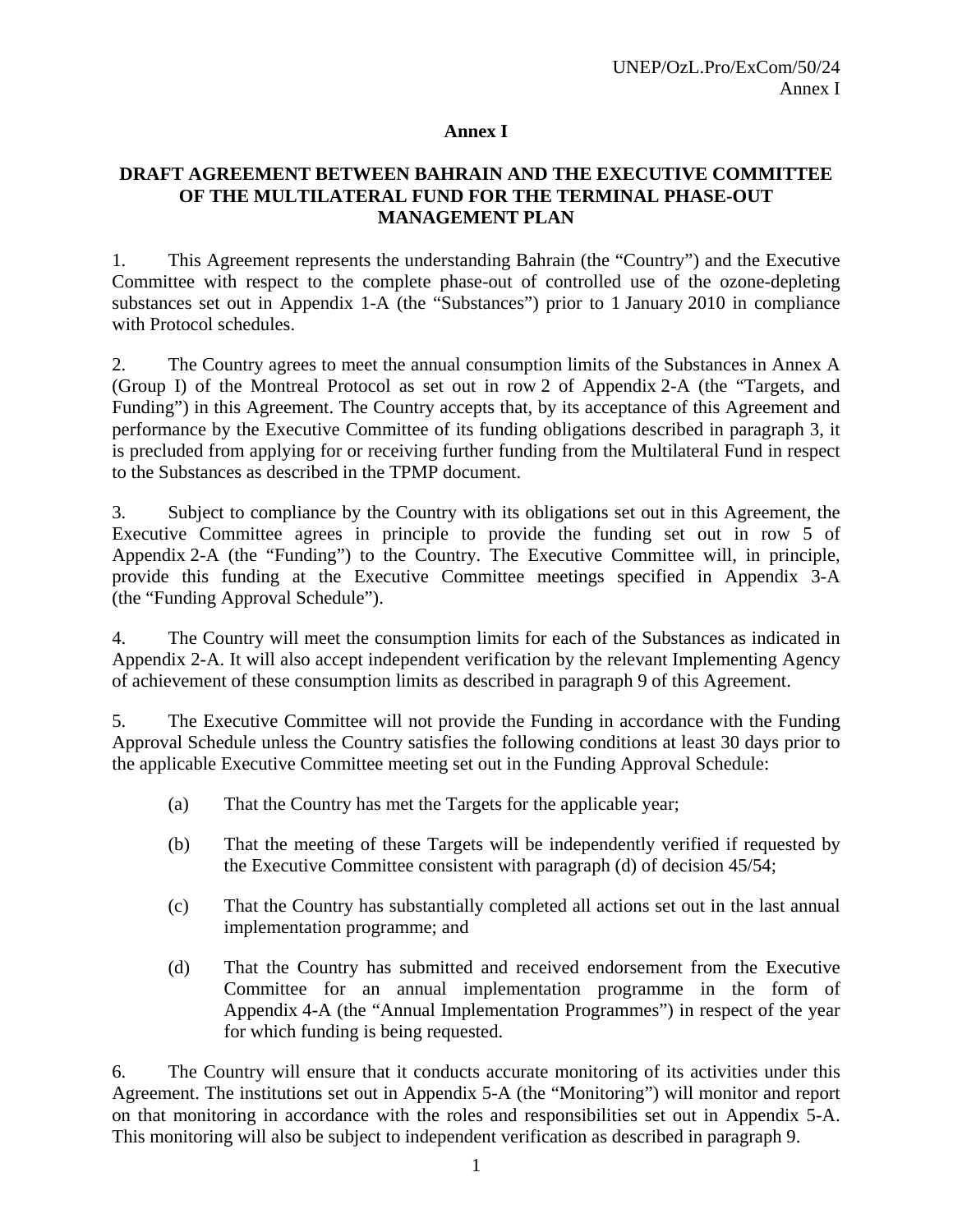7. While the Funding was determined on the basis of estimates of the needs of the country to carry out its obligations under this agreement, the Executive Committee agrees that the country may have the flexibility to reallocate the approved funds, or part of the funds, according to the evolving circumstances to achieve the goals prescribed under this agreement. Reallocations categorized as major changes must be documented in advance in the next annual implementation programme and endorsed by the Executive Committee as described in sub-paragraph 5(d). Reallocations not categorized as major changes may be incorporated in the approved annual implementation programme, under implementation at the time, and reported to the Executive Committee in the report on implementation of the annual programme.

8. Specific attention will be paid to the execution of the activities in the servicing sector, in particular:

- (a) The Country would use the flexibility available under this Agreement to address specific needs that might arise during project implementation;
- (b) The technical assistance programme will be implemented in stages so that remaining resources can be diverted to other activities such as, additional training or procurement of service tools, in cases where the proposed results are not achieved, and will be closely monitored in accordance with Appendix 5-A of this Agreement; and
- (c) The Country and the implementing agencies will take full account of the requirements of decisions 41/100 and 49/6 during the implementation of the terminal phase-out management plan.

9. The Country agrees to assume overall responsibility for the management and implementation of this Agreement and of all activities undertaken by it or on its behalf to fulfill the obligations under this Agreement. UNEP has agreed to be the lead implementing agency (the "Lead IA") and UNDP has agreed to be the cooperating implementing agency (the "Cooperating IA") in respect of the Country's activities under this Agreement. The Lead IA will be responsible for carrying out the activities listed in Appendix 6-A, including but not limited to verification. The Country also agrees to periodic evaluations, which will be carried out under the monitoring and evaluation work programs of the Multilateral Fund. The Cooperating IA will be responsible for carrying out the activities listed in Appendix 6-B. The Executive Committee agrees, in principle, to provide the Lead IA and the Cooperating IA with the fees set out in rows 6 and 7 of Appendix 2-A.

10. Should the Country, for any reason, not meet the Targets for the elimination of the Substances in Appendix 1-A, or otherwise does not comply with this Agreement, then the Country agrees that it will not be entitled to the Funding in accordance with the Funding Approval Schedule. At the discretion of the Executive Committee, funding will be reinstated according to a revised funding approval schedule determined by the Executive Committee after the Country has demonstrated that it has satisfied all of its obligations that were due to be met prior to receipt of the next installment of funding under the Funding Approval Schedule. The Country acknowledges that the Executive Committee may reduce the amount of the Funding by the amounts set out in Appendix 7-A in respect of each ODP tonne of reductions in consumption not achieved in any one year.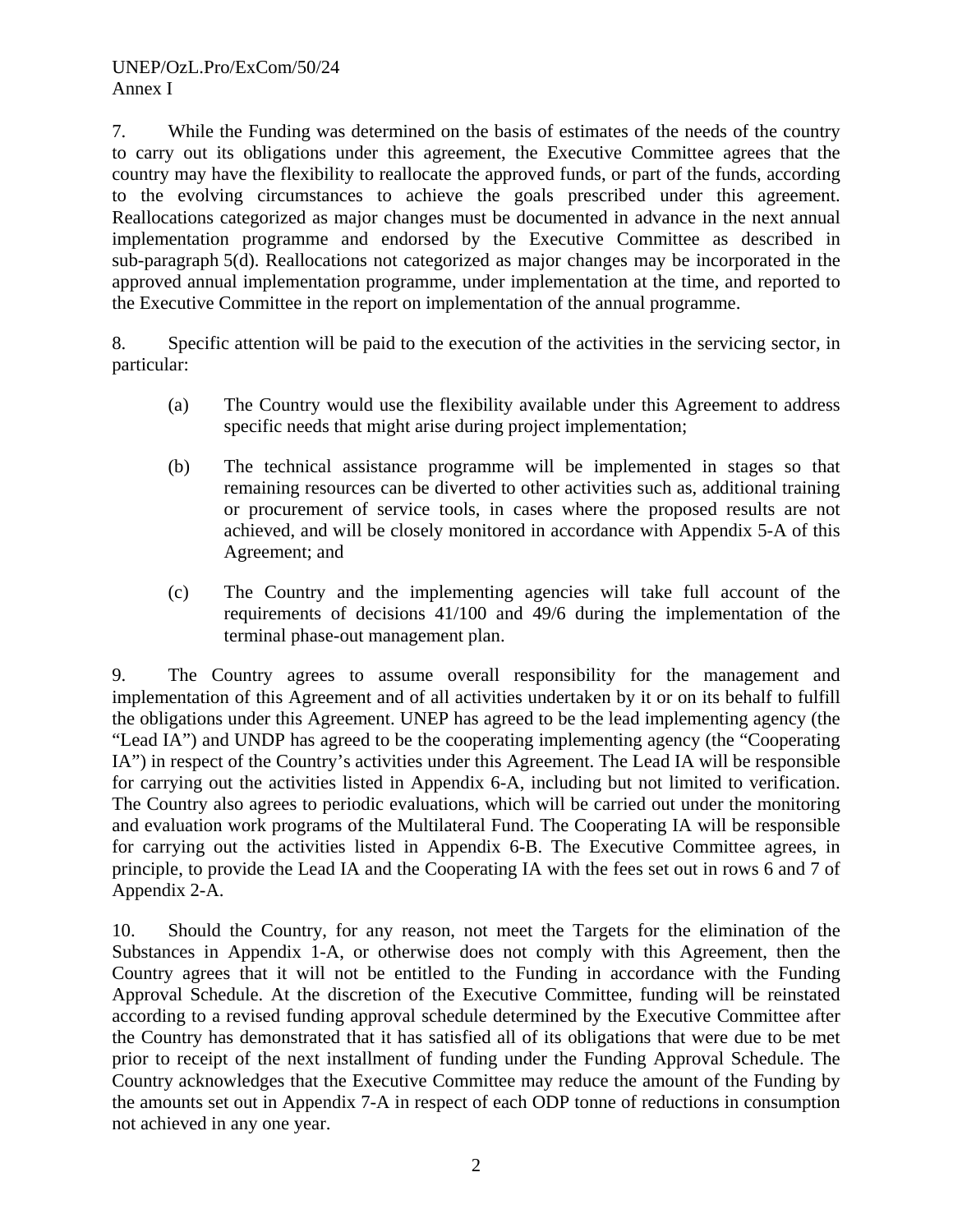11. The funding components of this Agreement will not be modified on the basis of any future Executive Committee decision that may affect the funding of any other consumption sector projects or any other related activities in the Country.

12. The Country will comply with any reasonable request of the Executive Committee and the Lead IA and the Cooperating IA to facilitate implementation of this Agreement. In particular, it will provide the Lead IA and the Cooperating IA with access to information necessary to verify compliance with this Agreement.

13. All of the agreements set out in this Agreement are undertaken solely within the context of the Montreal Protocol and as specified in this Agreement. All terms used in this Agreement have the meaning ascribed to them in the Protocol unless otherwise defined herein.

#### **APPENDICES**

#### **APPENDIX 1-A: THE SUBSTANCES**

| Annex A: | Group I | CFC-11, CFC-12, CFC-115 |
|----------|---------|-------------------------|
|----------|---------|-------------------------|

#### **APPENDIX 2-A: THE TARGETS, AND FUNDING**

|                                                | 2006      | 2007   | 2008    | 2009   | <b>2010</b>  | <b>Total</b> |
|------------------------------------------------|-----------|--------|---------|--------|--------------|--------------|
| 1. Montreal Protocol consumption limits of     | 67.721    | 20.316 | 20.316  | 20.316 | $\Omega$     |              |
| Annex A, Group I substances (ODP tonnes)       |           |        |         |        |              |              |
| 2. Max allowable total consumption of Annex A  | 58.71     | 20.316 | 20.316  | 20.316 | $\mathbf{0}$ |              |
| Group I substances (ODP tonnes)                |           |        |         |        |              |              |
| 3 Lead IA (UNEP) agreed funding (US \$)        | 210,000   |        | 120,000 |        |              | 330,000      |
| 4. Cooperating IA (UNDP) agreed funding        |           |        |         |        |              |              |
| (USS)                                          | 272,500   |        | 40,000  |        |              | 312,500      |
| 5. Total agreed funding (US \$)                | 482,500   |        | 160,000 |        |              | 642,500      |
| 6. Lead IA (UNEP) support costs (US \$)        | 27,300    |        | 15,600  |        |              | 42,900       |
| 7. Cooperating IA (UNDP) support costs (US \$) | 20,437.5  |        | 3,000   |        |              | 23,437       |
| 8. Total support costs (US \$)                 | 47,737.5  |        | 18,600  |        |              | 66,337       |
| 9. Total agreed costs (US \$)                  | 530.237.5 |        | 178.600 |        |              | 708,837      |

#### **APPENDIX 3-A: FUNDING APPROVAL SCHEDULE**

1. Funding will be considered for approval at the second meeting of 2008.

## **APPENDIX 4-A: FORMAT OF ANNUAL IMPLEMENTATION PROGRAMME**

| Data                                         |  |
|----------------------------------------------|--|
| Country                                      |  |
| Year of plan                                 |  |
| # of years completed                         |  |
| # of years remaining under the plan          |  |
| Target ODS consumption of the preceding year |  |
| Target ODS consumption of the year of plan   |  |
| Level of funding requested                   |  |
| Lead implementing agency                     |  |
| Co-operating agency(ies)                     |  |
|                                              |  |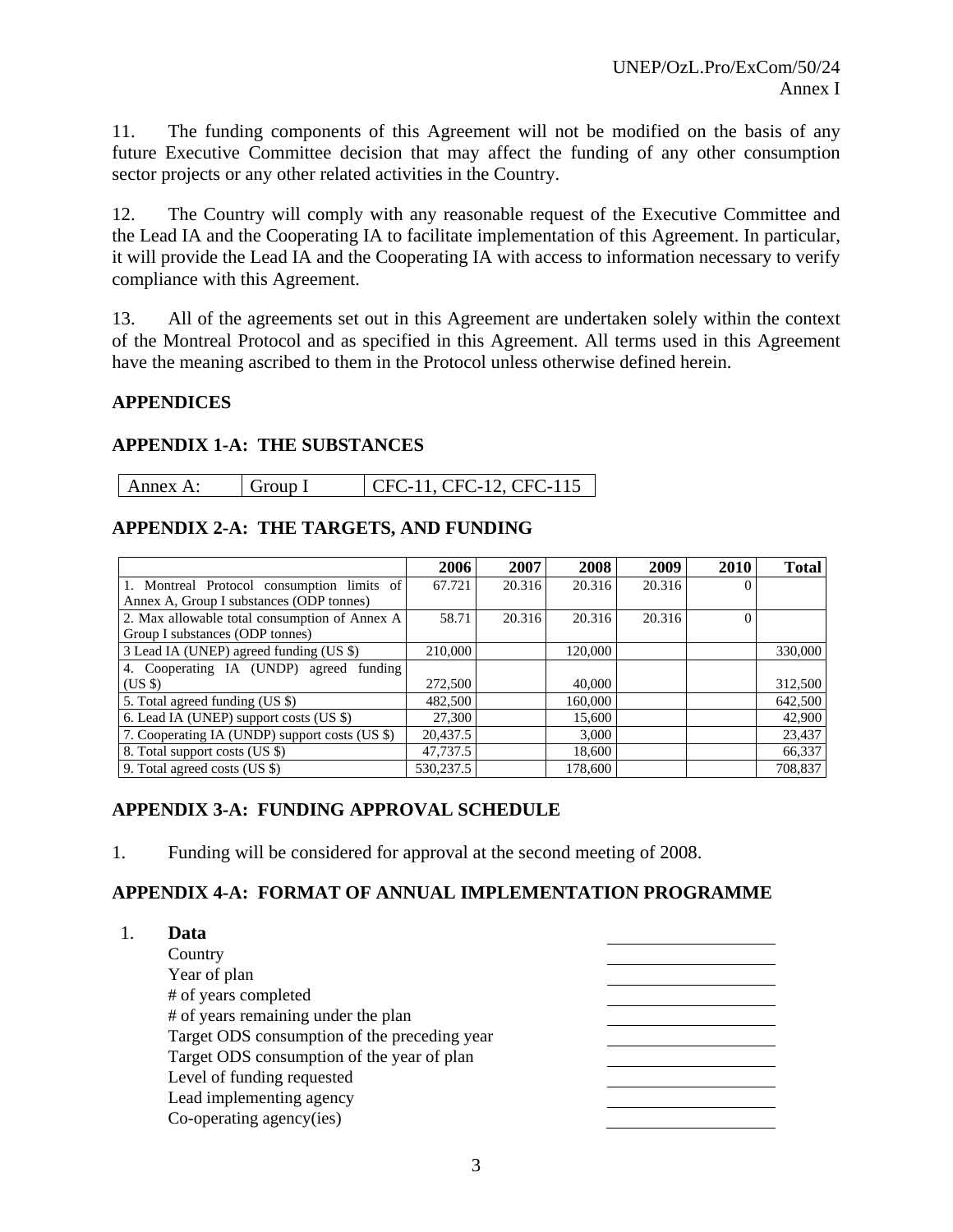#### UNEP/OzL.Pro/ExCom/50/24 Annex I

#### 2. **Targets**

| <b>Indicators</b> |               | <b>Preceding year</b> | Year of plan |  |
|-------------------|---------------|-----------------------|--------------|--|
| Supply of ODS     | Import        |                       |              |  |
|                   | Total $(1)$   |                       |              |  |
| Demand of ODS     | Manufacturing |                       |              |  |
|                   | Servicing     |                       |              |  |
|                   | Stockpiling   |                       |              |  |
|                   | Total $(2)$   |                       |              |  |

#### 3. **Industry Action**

| Sector        | Consumption    | Consumption  | Reduction      | Number of | Number of                     | ODS phase- |
|---------------|----------------|--------------|----------------|-----------|-------------------------------|------------|
|               | preceding year | year of plan | within year of | projects  | servicing related out (in ODP |            |
|               |                | 2)           | plan $(1)-(2)$ | completed | activities                    | tonnes)    |
| Manufacturing |                |              |                |           |                               |            |
| Total         |                |              |                |           |                               |            |
|               |                |              |                |           |                               |            |
| Refrigeration |                |              |                |           |                               |            |
| Total         |                |              |                |           |                               |            |
| Grand total   |                |              |                |           |                               |            |

#### 4. **Technical Assistance**

Proposed Activity: Objective: Target Group: Impact:

#### 5. **Government Action**

| Policy/Activity Planned                               | Schedule of Implementation |
|-------------------------------------------------------|----------------------------|
| Type of policy control on ODS import: servicing, etc. |                            |
| Public awareness                                      |                            |
| Others:                                               |                            |

## 6. **Annual Budget:**

| Activity | Planned Expenditures until approval of next tranche<br>USS |
|----------|------------------------------------------------------------|
|          |                                                            |
| Total    |                                                            |

#### 7. **Administrative Fees**

## **APPENDIX 5-A: MONITORING INSTITUTIONS AND ROLES**

1. All the monitoring activities will be coordinated and managed by the National Ozone Unit (NOU) and the Lead IA and the Cooperating IA through the project funding, which is included within this TPMP.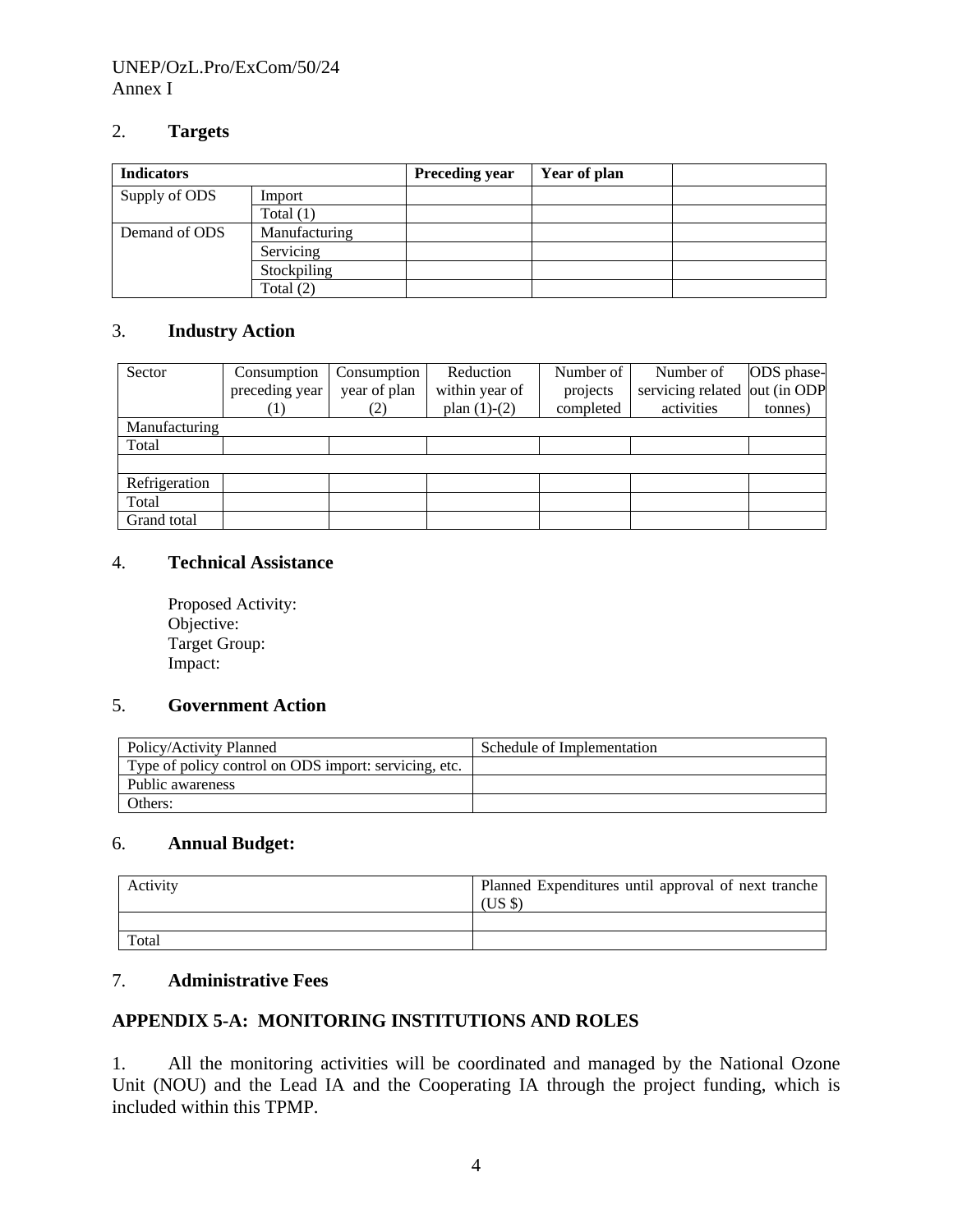2. The Lead IA will have a particularly prominent role in the monitoring arrangements because of its mandate to monitor ODS imports, whose records will be used as a crosschecking reference in all the monitoring programmes for the different projects within the TPMP. This organization, along with the cooperating implementing agency will also undertake the challenging task of monitoring illegal ODS imports and exports with advisements made to the appropriate national agencies through the National Ozone Office.

#### Verification and reporting

3. In accordance to decision 45/54 (d), the Executive Committee reserves the right for independent verification in case the Executive Committee selects Bahrain for related auditing. Based on discussion with the Lead IA, Bahrain should select the independent organization (auditing) to carry out the verification of the TPMP results and this independent monitoring programme.

4. The monitoring reports will be produced and verified each year, previous to the third meeting of the Executive Committee. These reports will produce the input for the yearly implementation reports required by the Executive Committee.

#### **APPENDIX 6-A: ROLE OF THE LEAD IMPLEMENTING AGENCY**

1. The Lead IA will be responsible for a range of activities specified in the project document as follows:

- (a) Ensuring performance and financial verification in accordance with this Agreement and with its specific internal procedures and requirements as set out in the Country's phase-out plan;
- (b) Assisting the Country in preparation of the Annual Implementation Programme;
- (c) Providing verification to the Executive Committee that the Targets have been met and associated annual activities have been completed as indicated in the Annual Implementation Programme consistent with Appendix 5-A. In case the Executive Committee selects the Bahrain TPMP consistent with paragraph (d) of decision 45/54 separate funding will be provided by the Executive committee to the Lead IA for this undertaking;
- (d) Ensuring that the achievements in previous annual implementation programmes are reflected in the future annual implementation programme;
- (e) Reporting on the implementation of the Annual Implementation Programme of the preceding year and preparing for annual implementation programme for the year of submission for submission to the Executive Committee, commencing with the 2007 annual implementation programme combined with the report on the 2006 annual implementation programme;
- (f) Ensuring that appropriate independent technical experts carry out the technical reviews undertaken by the Lead IA;